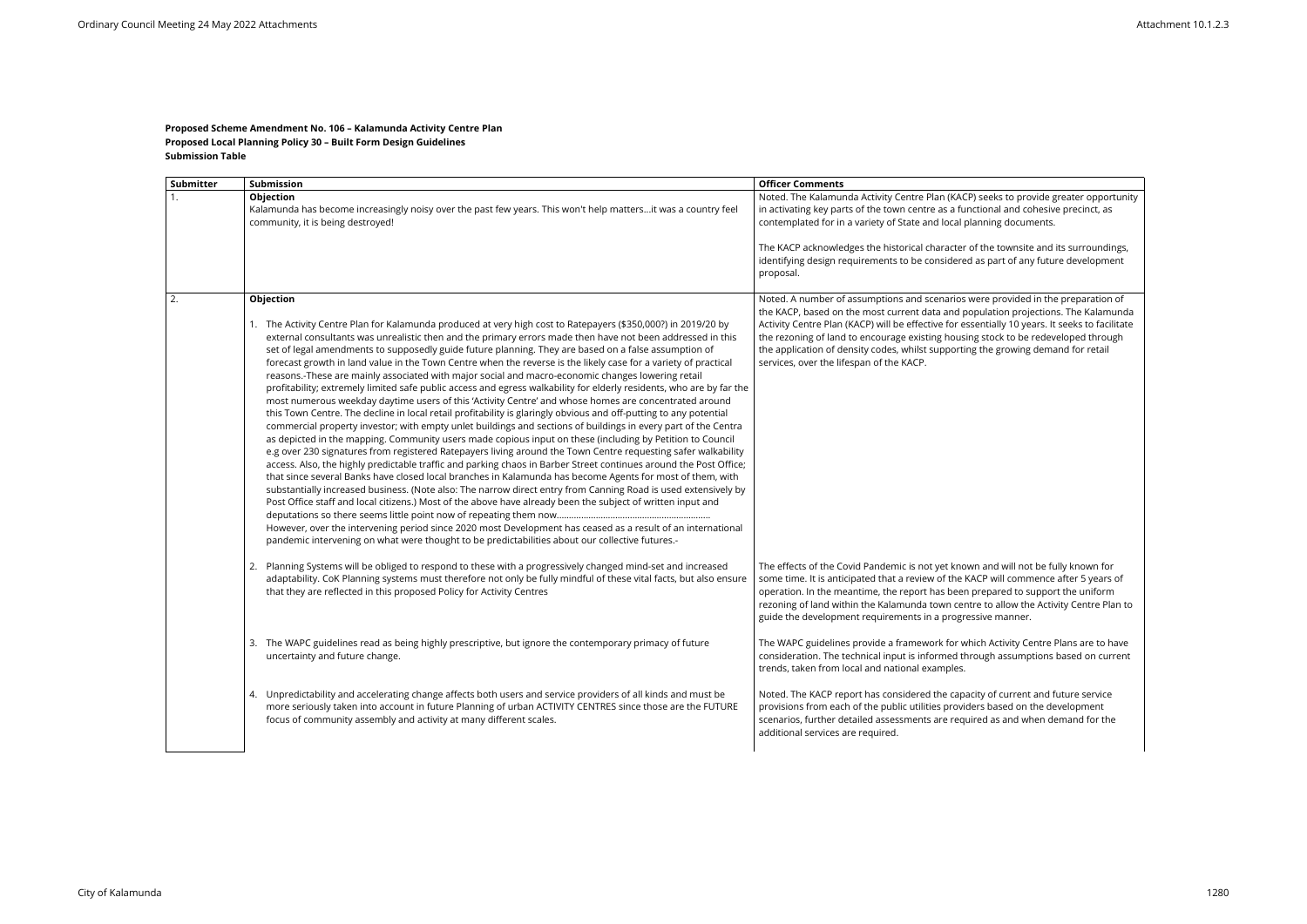5. The following are examples of recent major change- The complex Covid-19 novel coronavirus has no known precedent and epidemiologists have no way of knowing with certainty to what extent it may mutate and recycle its damaging effects on humans over time. Futures Planning – The CoK Planning System is of course intended to respond to future community needs. Communities are however currently beset by increasing change and unpredictability. The recent complex experiences and shock of a world-wide pandemic, combined with accelerating climate change must not be regarded as temporary phenomena, but on-going into the future; and must therefore be reflected in a conceptual framework and Guidelines for future community Activity Centres. Change to high levels of unpredictability. – We now know that recent experiences are not merely a temporary glitch in human evolutionary behaviour but are evidence of increasing unpredictability. That represent a new 'normal' to which the user-community will need to adapt for long- term 'survival.' Planning Systems need to lead in demonstrating and achieving that adaptability. Future Planning concepts and methodologies are being drastically re-assessed world -wide simply because major and unexpected changes not only affect user communities, but also the 'traditional' relationships and organisational structures. Development of new vaccines may result in protections for some, even a majority, but on a world-scale humans do exist in an enormous range of different socio-physical circumstances; (and also seem to be increasingly incapable of long-term peaceful coexistence!) Since nea- term total eradication of coronavirus seems unlikely, the de-stabilising effect of continuous testing, tracking and containment seems likely to be a feature of living in advanced civilisations. More so with Australia being a multi-cultural, internationally trading community with continuing exposure world-wide. Also, for many, working from home is becoming a new normal. Furthermore, there is extensive factual information locally and a widespread consensus both regionally and world-wide, that climate-change is accelerating and the extensive heat-island effect is most prevalent in built-up urban areas. Most changes hitherto have been modest and able to be gradually infused into our multiple patterns of living and working, (but none are comparable with the sudden material impact of an unknown virulent pandemic affecting everyone almost everywhere irrespective of personal intellect, wealth or social status; or the changing climatic conditions in urban areas to which forward planning systems have been too slow to react. Evidence from the past suggests that we may hope, with an underlying sense of denial, that sudden unexpected change is temporary. However, we must recognise that this pandemic; and other recently highlighted threats related to climate change are not only local but world-wide; and ramifications now so complex and unexpected that we will be wise to adopt a different mindset. Need for changed mind-set. - That changed mindset will involve preparing ourselves and the Planning Systems we have depended upon, for other sudden unexpected changes in future; and above all to fundamentally enhance our adaptability, both personally and collectively. A brief glimpse of reality today. - Many successful entrepreneurs have previously experienced setbacks in growing their businesses or services, albeit in a much more predictable environment. However, now with variable and suddenly shrinking custom, they not only have responsibilities to employees they cannot retain but face wide-ranging financial uncertainties threatening their economic survival as well as on-going risks of their remaining workforce being threatened when coronavirus mutations appear locally, unless and until vaccines eventually emerge that everyone will accept. Both employers and individuals have realised that the most useful aspect of enhancing adaptability is flexibility of mind-set and re-skilling. In many cases being prepared to pivot around existing service delivery behaviour in current occupations or contemplate a complete change of occupation. Consequences. -The WAPC Guidelines for Activity Centres completely ignore the above realities and advise Activity Centre planning to be on the basis of a10 year forward time frame. That is obviously unrealistic since known, anticipated and unpredictable changes affecting both urban communities and services provided to them in Activity Centres must be researched continuously and the collective skills required to design and plan for them assembled at initial Planning stage, not left to chance. For example. - Future Activity Centres in terms of scale, economic viability and access are subject to a much higher level of unpredictability than hitherto, reflecting the multiple change forces to which communities and businesses will henceforth be exposed. Businesses of all types face dynamic, constantly changing operational environments; including demand and supply, transport, and technological facilitation, as well as ever- present competition to retain local market share. Numerous changes including on-line marketing, purchasing and transportation, are altering 'gravitational' customer competition between Activity Centres meaning that flexibilities must be planned-for, not ignored as they are in WAPC Guidelines. Conceptual location, form and Structure Planning of Activity Centre requires \* Feasible capital and on-going investment

Noted. The preparation of the KACP has considered the State's planning framework and is considered to be an adaptable document that will guide decision making in the context of various economic and global impacts.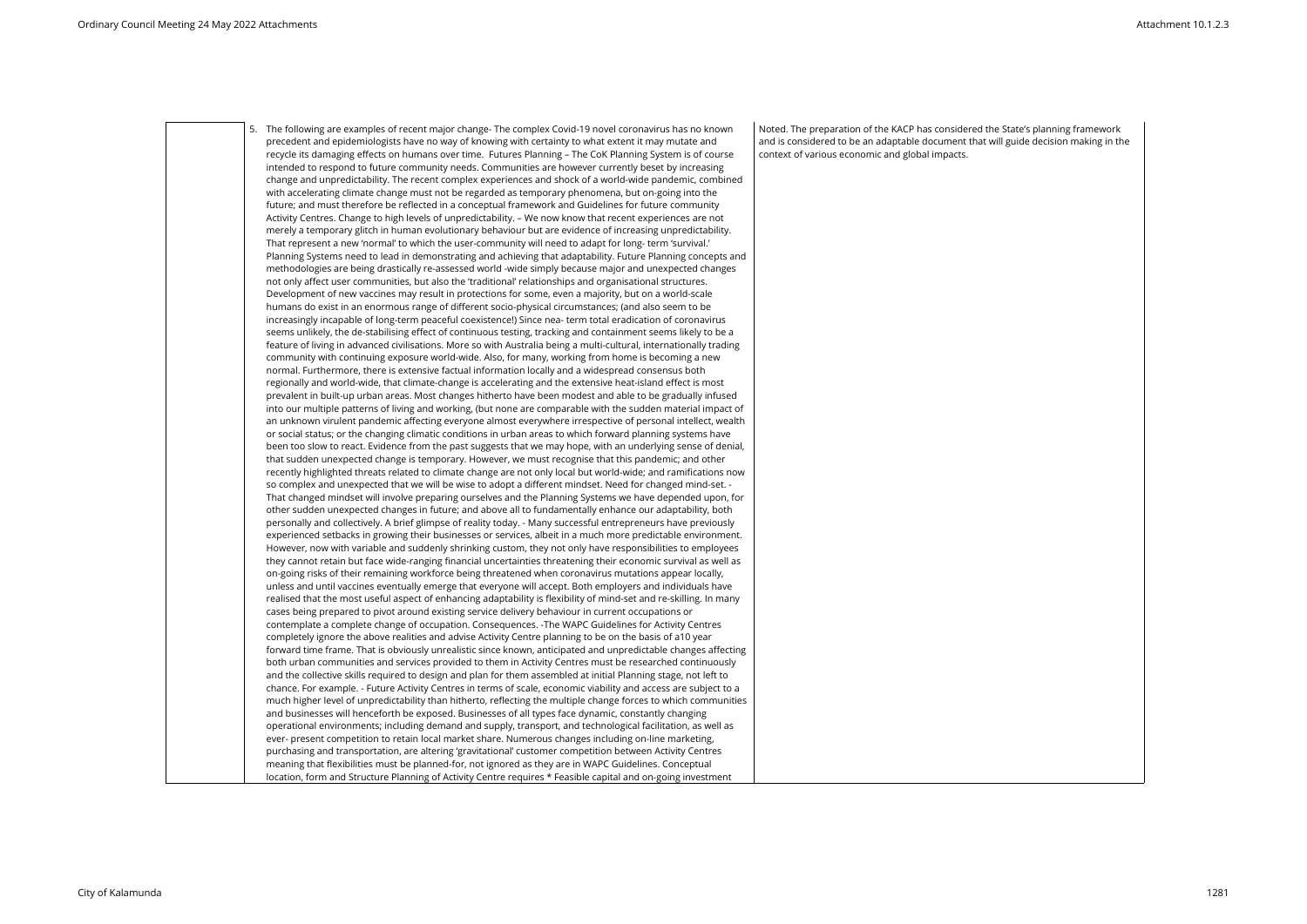|                                       | determining what to build, where and why. * collective economic locational viability, * on-going Community<br>analysis and preferred inclusions * collating local Community insights (in existing centres) * Forecasting size,<br>scale and delineation of included spaces * Spatial form and relationship between buildings * creating useful<br>and attractive spaces avoiding heat island effects *Convenience for users, public safety, mixing of types of<br>uses, and 'proximity' management * Movement of people and parking of private vehicles and timing of<br>commercial vehicle access. *Essential pedestrian signalled priority safe walkable access into and out of Activity<br>Centres. LGAs faced with an inadequate range of in-house skills have typically taken refuge in engaging<br>external consultants, at high cost) then from virtually a zero base briefing those consultants, that in turn are<br>still highly unlikely to be able to investigate and interpret complex and changing local dynamics. (As in some<br>Activity Centre proposals, that ignored essential access were submitted by L/A Councils to WAPC in late March<br>2020, when stakeholder community were effectively excluded from comment by the initial Covid lockdowns).<br>Planning Failures with different types and locations of Activity Centres - LGAs Attempting to designate existing<br>community focus localities as 'Activity Centres' will most usually encounter the difficulty that such<br>developments have been allowed to grow either side of existing primary access roads and railways. (i.e.,<br>Typical of 'Ribbon development' that was recognised and deliberately forbidden by Planning Systems as long<br>ago for example as in the 1960s in UK and Europe). - Because this led in a 'chain-reaction' to inefficient and<br>inadequately serviceable Urban Sprawl (E.g. exactly what is being allowed to develop in WA south of Perth<br>along the Mitchel Fwy and Forrest Hwy!) in those early overseas cases land between them was deliberately<br>reserves as Green Belt, but not yet in WA! Further to that risk, there are numerous cases in WA where primary<br>access roads or railways travel along one side of evolving District Centres and seriously limit or even prevent<br>safe pedestrian walkability and cycle access from that side. One recent example is Canning Road of Kalamunda<br>(that is downward -sloping from the Dome Café to Heath Road with often dense traffic moving at around<br>60kph. This Road that forms one side of the Kalamunda Town Centre must be negotiated without safe walkable<br>crossings by mostly elderly occupants of some 60 home units. (Now attracted more intensely by the<br>restoration of Jack Healey Centre as an elderly persons community Hub. |                                                                                                                                                                                                                                                                                                                                                                                                                                                             |
|---------------------------------------|--------------------------------------------------------------------------------------------------------------------------------------------------------------------------------------------------------------------------------------------------------------------------------------------------------------------------------------------------------------------------------------------------------------------------------------------------------------------------------------------------------------------------------------------------------------------------------------------------------------------------------------------------------------------------------------------------------------------------------------------------------------------------------------------------------------------------------------------------------------------------------------------------------------------------------------------------------------------------------------------------------------------------------------------------------------------------------------------------------------------------------------------------------------------------------------------------------------------------------------------------------------------------------------------------------------------------------------------------------------------------------------------------------------------------------------------------------------------------------------------------------------------------------------------------------------------------------------------------------------------------------------------------------------------------------------------------------------------------------------------------------------------------------------------------------------------------------------------------------------------------------------------------------------------------------------------------------------------------------------------------------------------------------------------------------------------------------------------------------------------------------------------------------------------------------------------------------------------------------------------------------------------------------------------------------------------------------------------------------------------------------------------------------------------------------------------------------------------------------------------------------------------------------------------------------------------------------------------------------------------------------------------------------------------------------------------------------------------------------------------------------------------------------------------------------------------------------------|-------------------------------------------------------------------------------------------------------------------------------------------------------------------------------------------------------------------------------------------------------------------------------------------------------------------------------------------------------------------------------------------------------------------------------------------------------------|
| 3.                                    | Comment<br>It has come to my notice that the City of Kalamunda needs one more zebra crossing like the one on Canning Road<br>near Haynes Street. I would like to suggest near Meade Street. During the week I have noticed a lot of senior<br>people out and about walking. At this crossing it would be desirable to have traffic slowed down to no more than<br>40kms an hour or slower. No doubt a lot of councillors will smirk at this idea. However seniors do not walk or move<br>as fast, as younger ones. The Jack Healey Centre appears to be used quite often and people crossing Canning Road<br>sometimes have to wait quite a long time. I wish you well for the new Plan.                                                                                                                                                                                                                                                                                                                                                                                                                                                                                                                                                                                                                                                                                                                                                                                                                                                                                                                                                                                                                                                                                                                                                                                                                                                                                                                                                                                                                                                                                                                                                                                                                                                                                                                                                                                                                                                                                                                                                                                                                                                                                                                                             | Noted.<br>Reference should be made to the KACP, specifically Figure 5 of Part 1 of the report,<br>which identifies the general location of key pedestrian crossing points. The location is<br>generally consistent with the that suggested in the submission.<br>Application to reduce speed limits are made to Main Roads WA. The City will need to<br>investigate the benefit and need for reduced speed limits as the Kalamunda Town<br>Centre develops. |
| 4.<br>Department<br>of<br>Communities | <b>Support</b><br>Thank you for the opportunity to provide comments on the Kalamunda Activity Centre Plan (KACP) the associated<br>amendment to Local Planning Scheme No 3 and Draft Local Planning Policy. The Department of Communities (the<br>department) in principle supports the City's planning for future development in the Activity Centre area and wish<br>to put forward the following:<br>1. Activity Centre Plan : Communities' land assets:<br>Lot 608 (6) Dixon Road, Kalamunda, currently registered with the State Housing Commission, is a significant land<br>asset that will be transferred to DevelopmentWA in terms of the Machinery of Government land asset<br>management process. The KACP proposals recognises the significant vegetation on the site and recommends the<br>retainment of a part of the site for open space, whilst the remainder of the site has been set aside for<br>medium/high density. The department in principle supports the R60 residential designation as it creates an<br>opportunity for the delivery of dwellings that could provide alternatives to the predominantly single dwellings in<br>the area.<br>2. KACP Built Form Design Guidelines : 6.2 Universal Design:                                                                                                                                                                                                                                                                                                                                                                                                                                                                                                                                                                                                                                                                                                                                                                                                                                                                                                                                                                                                                                                                                                                                                                                                                                                                                                                                                                                                                                                                                                                                                                                                    | Noted.                                                                                                                                                                                                                                                                                                                                                                                                                                                      |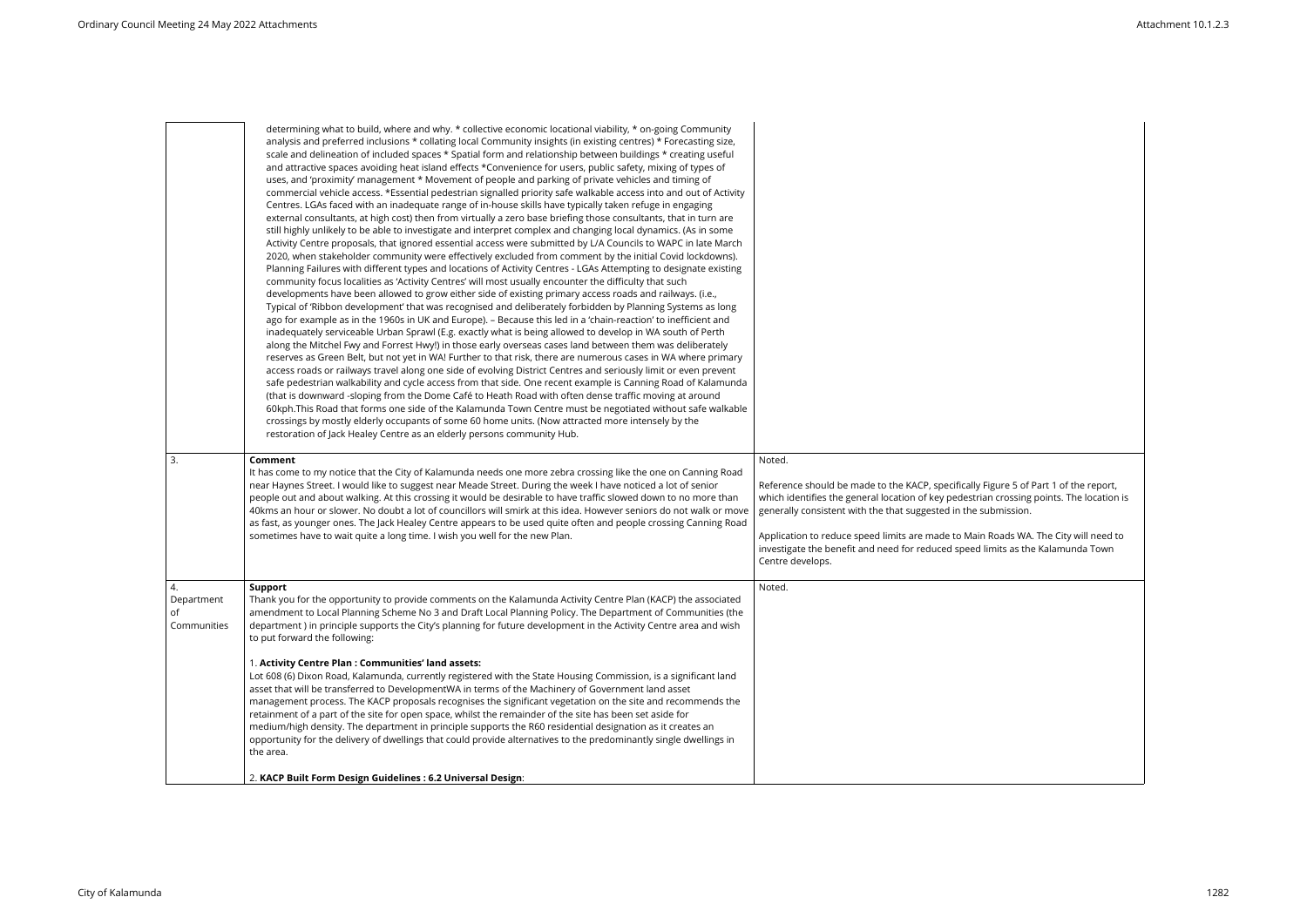|                                                          | The draft sets an objective for new developments within the KACP to consider people of all abilities, with a specific<br>requirement for 50% ground floor dwellings to be designed to achieve a silver status Liveable Housing Design<br>Criteria. ABS data for the local authority area indicates that the population of the City of Kalamunda is aging at a<br>rate higher than the average for Western Australia. The department would strongly suggest that consideration be<br>given to increase this requirement to 70% of new dwellings to consider not only future growth, but also gaps in the<br>supply that<br>may exist.                                                                                                                                                                                                                                                                                                                                                                                                                                                                                                                                                                                                                                                                                                                                                                                                                                                                                                                                                                                        |                                                                                                                                                                                                                                                                                                                                                                                                                                                                                                                                                             |
|----------------------------------------------------------|-----------------------------------------------------------------------------------------------------------------------------------------------------------------------------------------------------------------------------------------------------------------------------------------------------------------------------------------------------------------------------------------------------------------------------------------------------------------------------------------------------------------------------------------------------------------------------------------------------------------------------------------------------------------------------------------------------------------------------------------------------------------------------------------------------------------------------------------------------------------------------------------------------------------------------------------------------------------------------------------------------------------------------------------------------------------------------------------------------------------------------------------------------------------------------------------------------------------------------------------------------------------------------------------------------------------------------------------------------------------------------------------------------------------------------------------------------------------------------------------------------------------------------------------------------------------------------------------------------------------------------|-------------------------------------------------------------------------------------------------------------------------------------------------------------------------------------------------------------------------------------------------------------------------------------------------------------------------------------------------------------------------------------------------------------------------------------------------------------------------------------------------------------------------------------------------------------|
|                                                          | It is further strongly suggested that, the requirement for slope of building access to consider universal design<br>guidelines, be extended to the public realm in its entirety and that it be designed with a view to consider the<br>requirements of people of all abilities and ages.                                                                                                                                                                                                                                                                                                                                                                                                                                                                                                                                                                                                                                                                                                                                                                                                                                                                                                                                                                                                                                                                                                                                                                                                                                                                                                                                    |                                                                                                                                                                                                                                                                                                                                                                                                                                                                                                                                                             |
|                                                          | 3. KACP Built Form Design Guidelines: 6.7 Development Incentives:<br>It is recognised that, to encourage exemplary design outcomes, the City of Kalamunda is offering a range of<br>development incentives. These incentives are discretionary and subject to agreement with the City. In all cases,<br>development bonuses or relaxation of requirements are based on achieving an outstanding contextual design<br>outcome. These incentives are positive.                                                                                                                                                                                                                                                                                                                                                                                                                                                                                                                                                                                                                                                                                                                                                                                                                                                                                                                                                                                                                                                                                                                                                                |                                                                                                                                                                                                                                                                                                                                                                                                                                                                                                                                                             |
|                                                          | The department would also encourage the city to consider opportunities to deliver housing outcomes that will<br>deliver a range of housing types. To this end it is suggested that consideration be given to provide bonusses for<br>the delivery of dwelling outcomes suitable to accommodate single and aged households in addition to the<br>identified elements.<br>The department supports the inclusion of affordable housing as an incentive for density bonusses. The city is<br>encouraged to work with the Department of Communities to define affordability thresholds if and when required.                                                                                                                                                                                                                                                                                                                                                                                                                                                                                                                                                                                                                                                                                                                                                                                                                                                                                                                                                                                                                     |                                                                                                                                                                                                                                                                                                                                                                                                                                                                                                                                                             |
| 5.<br>Department<br>of Education                         | <b>Support</b><br>The Department wishes to advise that it offers no in principle objections to Amendment No. 106 or draft LPP30.<br>The proposals are unlikely to have a material impact on the delivery of the educational needs for the area.                                                                                                                                                                                                                                                                                                                                                                                                                                                                                                                                                                                                                                                                                                                                                                                                                                                                                                                                                                                                                                                                                                                                                                                                                                                                                                                                                                             | Noted.                                                                                                                                                                                                                                                                                                                                                                                                                                                                                                                                                      |
| 6.<br>Department<br>of Fire and<br>Emergency<br>Services | Comment<br>It is unclear from the documentation provided if the City of Kalamunda (City) has applied State Planning Policy 3.7 -<br>Planning in Bushfire Prone Areas (SPP 3.7) to this proposal.<br>Given the Local Planning Scheme (LSP) seeks to rationalise the boundary of the Kalamunda Activity Centre and<br>modify the existing uses within the centre, the LSP provides an opportune mechanism for the coordination of<br>bushfire risk to ensure that it does not result in the introduction or intensification of development or land use in an<br>area that has or will, on completion, have an extreme BHL and/or BAL-40 or BAL-FZ.<br>SPP 3.7 seeks to reduce vulnerability to bushfire through the identification and consideration of bushfire risks in<br>decision-making at all stages of the planning and development process.<br>A Bushfire Management Plan (BMP) is required to accompany strategic planning proposals, subdivision and<br>development applications in areas above BAL-LOW or areas with a bushfire hazard level above low (refer to clause<br>6.2b). A BMP includes the bushfire assessment, identification of the bushfire hazard issues arising from the<br>relevant assessment and a clear demonstration that compliance with the bushfire protection criteria contained<br>within Appendix 4 of the Guidelines, is or can be achieved.<br>The BMP should be prepared as early as possible in the planning process and progressively refined or reviewed as<br>the level of detail increases. The level of detail provided within a BMP should be commensurate with the applicable | Noted.<br>The proposed Scheme Amendment does not materially change the existing land uses,<br>instead provides for more flexible zoning to allow for intensification of development on<br>a per lot basis. It will be a requirement for each development proposal to address their<br>individual bushfire planning and threat level at the subsequent stages of planning<br>(development or subdivision).<br>A Bushfire Management Plan was prepared with the draft Kalamunda Activity Centre<br>Plan as Appendix C to which this Scheme Amendment applies. |
|                                                          | planning stage and scale of the proposal or application.                                                                                                                                                                                                                                                                                                                                                                                                                                                                                                                                                                                                                                                                                                                                                                                                                                                                                                                                                                                                                                                                                                                                                                                                                                                                                                                                                                                                                                                                                                                                                                    |                                                                                                                                                                                                                                                                                                                                                                                                                                                                                                                                                             |